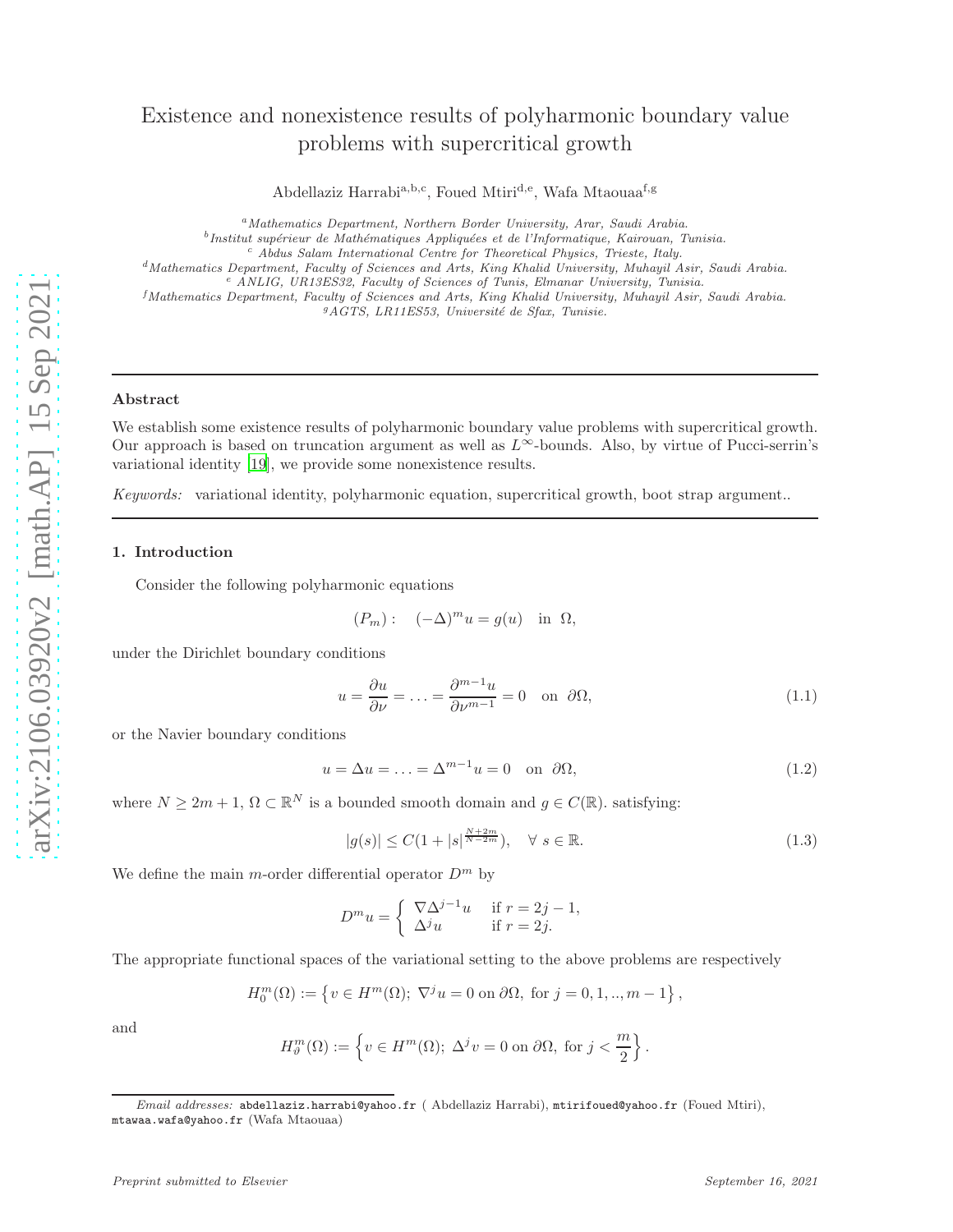We denote indifferently  $H_{\theta}^{m}(\Omega)$  and  $H_{0}^{m}(\Omega)$  by  $H_{m}$  which is a Hilbert space equipped with the following scalar product (see [\[10\]](#page-9-0))

$$
\int_{\Omega} D^m u \cdot D^m v dx = \int_{\Omega} \nabla \Delta^{j-1} u \cdot \nabla \Delta^{j-1} v dx \quad \text{if } m = 2j - 1, \qquad \int_{\Omega} \Delta^j u \Delta^j v dx \quad \text{if } m = 2j.
$$

Set  $G(s) = \int^s$ 0  $g(t)dt$ . If g satisfies [\(1.3\)](#page-0-0), then the associate energy functional of the boundary value problem  $(P_m)$  is defined by

$$
I(u) = \frac{1}{2} \int_{\Omega} |D^m u|^2 dx - \int_{\Omega} G(u) dx, \quad \forall u \in H_m,
$$

and belongs to  $C^1(H_m)$ . So,  $u \in H_m$  is a weak solution of problem  $(P_m)$  if and only if u is a critical point of  $I$ , that is

$$
\int_{\Omega} D^m u \cdot D^m v dx = \int_{\Omega} g(u)v dx, \ \ \forall \ v \in H_m.
$$

If in addition we assume that  $g \in C^{0,a}_{loc}(\mathbb{R})$ , then any weak solution of the boundary value problem  $(P_m)$ belongs in  $C^{2m}(\overline{\Omega})$  (see the appendix of [\[15\]](#page-9-1) for more details)<sup>[1](#page-1-0)</sup>. The Palais-Smale compactness condition plays a central role in the critical points theory and it is satisfied in the most part of literature under the following standard assumptions [\[2](#page-9-2)]:

(AR) Ambrosetti-Rabinowitz condition: There exist  $\beta > 2$  and  $s_0 > 0$  such that

$$
g(s)s \geq \beta G(s) > 0 \quad \text{for all } |s| > s_0.
$$

(SCP) Subcritical polynomial growth condition: There exist  $1 < p < \frac{N+2m}{N-2m}$  and a positive constant such that

$$
|g(s)| \le C(1+|s|^p) \quad \text{for all} \ \ s \in \mathbb{R}.
$$

These assumptions have been relaxed into the following large subcritical growth conditions [\[15\]](#page-9-1):

 $(G_1)$ : There exist  $C > 0$  and  $s_0 > 0$  such that

$$
C|g(s)|^{\frac{2N}{N+2m}} \le sg(s) - 2G(s), \quad \forall \ |s| > s_0,
$$

and

$$
(G_2): \lim_{s \to \infty} \frac{g(s)}{|s|^{\frac{N+2m}{N-2m}}} = 0.
$$

In this paper, we consider

$$
(E_{m,\lambda}) \qquad \qquad \left\{ \begin{array}{ll} (-\Delta)^m u = f(u) + \lambda |u|^{p-1} u, & \text{in } \Omega; \\ u \text{ satisfies (1.1); or (1.2)}, \end{array} \right.
$$

where  $\lambda$  is a positive real parameter and

<span id="page-1-1"></span>
$$
1 < p < \frac{N + 2m}{N - 2m}.\tag{1.4}
$$

We examine the effect of the parameter  $\lambda$  to study the existence and the nonexistence of regular solutions of  $(E_{m,\lambda})$ . In [\[4\]](#page-9-3), Brezis and Nirenberg considered the problem  $E_{1,\lambda}$  with  $f(s) = |s|^{\frac{4}{N-2}} s$ . They used a variant of the mountain pass theorem without the Palais-Smale condition to prove the existence of positive solution for all  $\lambda > 0$  if  $N \ge 4$ , and  $N = 3$  with  $3 < p < 5$ , or  $\lambda$  large enough if  $N = 3$  and  $1 < p \leq 3$ .

<span id="page-1-0"></span><sup>&</sup>lt;sup>1</sup>This regularity allows us to recuperate the last part of the Navier boundary conditions  $(1.2)$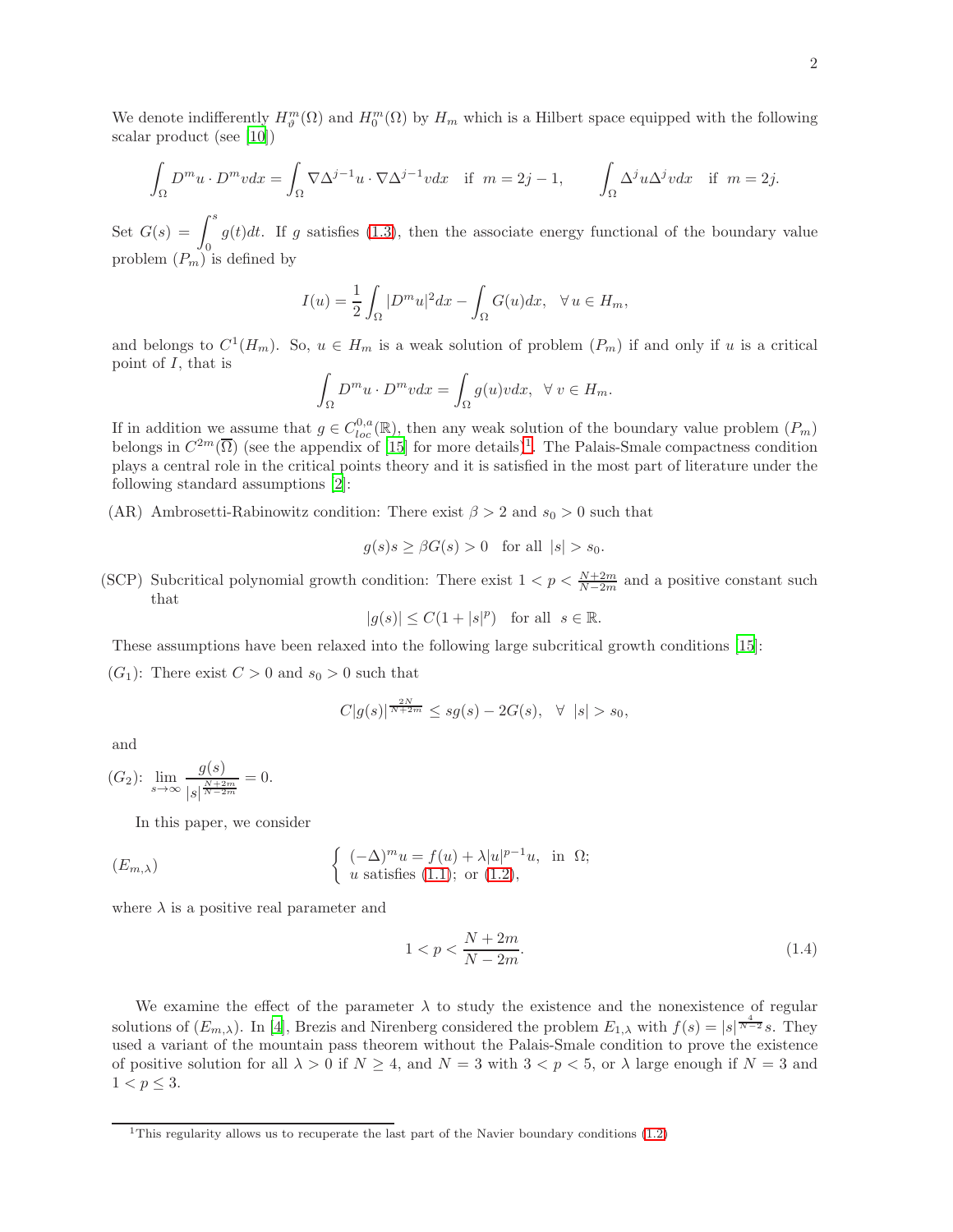When the variational approach cannot be employed, the question of existence of solutions may be dealt via topological methods, or bifurcation theory, or truncation technique [\[1](#page-9-4), [6](#page-9-5), [11,](#page-9-6) [14,](#page-9-7) [15,](#page-9-1) [16,](#page-9-8) [21](#page-10-1), [23\]](#page-10-2). The proof of existence is essentially reduced to deriving  $L^{\infty}$ -bounds for a priori solutions or solutions of the corresponding perturbed equations. We shall employ truncation procedure together with minimax argument to obtain existence results of problems  $(E_{m,\lambda})$ , for  $\lambda$  large enough where we only assume that  $f \in C(\mathbb{R})$  satisfies the following assumption near 0:

 $(H_0)$ :  $\lim_{s\to 0} \frac{f(s)}{s} = L \in [-\infty, \lambda_1)$  and there exist  $\nu \in [0,1)$  and  $C_1 > 0$  such that

<span id="page-2-3"></span><span id="page-2-0"></span>
$$
|f(s)| \le C_1|s|^{1-\nu}, \quad \forall \ |s| \le 1.
$$
 (1.5)

Note that if  $L \in (-\infty, \lambda_1)$ , then [\(1.5\)](#page-2-0) holds with  $\nu = 0$ .

Our main existence result reads as follows:

**Theorem 1.1.** Assume that p verifies [\(1.4\)](#page-1-1) and  $f \in C(\mathbb{R})$  satisfies (H<sub>0</sub>). Then, there exist  $\nu$  $\nu(\mathbb{N}, p, m) > 0$  and  $\overline{\lambda} = \overline{\lambda}(\nu_0, \Omega, N, p, f, m) > 0$  such that for all  $\nu < \underline{\nu}$  and  $\lambda \geq \overline{\lambda}$ :

- 1. The problem  $(E_{m,\lambda})$  admits a nontrivial solution belonging in  $C^{2m-1}(\overline{\Omega})$  and  $||u||_{L^{\infty}(\Omega)} < 1$ . Moreover, if  $f \in C^{0,a}((-1,1))$  for some  $a \in (0,1)$ , then  $u \in C^{2m}(\overline{\Omega})$ .
- 2. If we assume in addition that  $f(s)s > 0$ ,  $\forall |s| \leq 1$  and  $s \neq 0$ . Then the problem  $(E_{m,\lambda})$  with the Navier boundary conditions [\(1.2\)](#page-0-2), admits two nontrivial regular solutions  $u_0 < 0 < u_+$ .

Consider the following Dirichlet boundary value problem

<span id="page-2-1"></span>
$$
(-\Delta)^m u = |u|^{q-1} u + \lambda |u|^{p-1} u \text{ in } \Omega, \text{ u satisfies (1.1)},
$$
\n(1.6)

When  $\Omega$  is a star shaped domain and  $m = 1$ , the first relevant nonexistence result follows from Pohozaev's identity for all  $q \geq \frac{N+2}{N-2}$  and  $\lambda \leq 0$  (see [\[5,](#page-9-9) [18\]](#page-9-10)). For more general higher order Dirichlet boundary value problem, Pucci and Serrin [\[19](#page-10-0)] established a variational identity allowing further nonexistence results . In particular they proved

- **Theorem A.** Let  $u \in C^{2m}(\Omega) \cap C^{2m-1}(\overline{\Omega})$  be a solution of the Dirichlet boundary value problem  $(P_m)$ . Assume that there exists  $q > \frac{N+2m}{N-2m}$  such that  $g(s)s - (q+1)G(s) \geq 0$  for all  $s \in \mathbb{R}$ . Then  $u \equiv 0.$ 
	- Moreover, if u is a solution of problem [\(1.6\)](#page-2-1) with  $\lambda < 0$ ,  $q \ge \frac{N+2m}{N-2m}$ ; or  $\lambda = 0$  and  $q > \frac{N+2m}{N-2m}$ . Then  $u \equiv 0.$

The critical growth  $q = \frac{N+2m}{N-2m}$  is more difficult even for the case  $\lambda = 0$ , which has been achieved if  $m = 2$ for only positive solutions of [\(1.6\)](#page-2-1) [\[17](#page-9-11)] or nodal solutions in a ball [\[13](#page-9-12)]. When  $\lambda > 0$ ,  $m = 1$  and  $\Omega$  is a ball, Brezis and Nirenberg [\[4](#page-9-3)] proved that nontrivial positive bounded solutions of [\(1.6\)](#page-2-1) only exist in the interval  $(\frac{\lambda_1}{4}, \lambda_1)$  for  $N = 3$  and  $(0, \lambda_1)$  for all  $N \ge 4$  (see also [\[3\]](#page-9-13) concerning radial solutions with prescribed number of nodes). For the higher order case  $m \geq 2$ , similar result was stated in only a so called critical dimension  $2m+1 \leq N \leq 4m-1$  [\[8,](#page-9-14) [12](#page-9-15), [20\]](#page-10-3). The reader may consult [\[9](#page-9-16), [10](#page-9-0)] for further comments including also some nonexistence results involving the Navier boundary value biharmonic problem.

In the following, we assume that

<span id="page-2-4"></span><span id="page-2-2"></span>
$$
1 \le p < \frac{N + 2m}{N - 2m},\tag{1.7}
$$

and

 $(H_1)$ : There exist  $q > \frac{N+2m}{N-2m}$ ,  $s_0 > 0$  and  $C_0 > 0$  such that

 $f(s)s - (q+1)F(s) \ge 0$ , for all  $s \in \mathbb{R}$  and  $f(s)s \ge C_0|s|^{q+1}$ , for all  $|s| \le s_0$ .

We exhibit a  $\lambda > 0$  such that a necessary condition for a nontrivial solution of the Dirichlet boundary value problem  $(E_{m,\lambda})$  to exist is  $\lambda > \lambda$ . This extends the nonexistence results stated in Theorem **A**.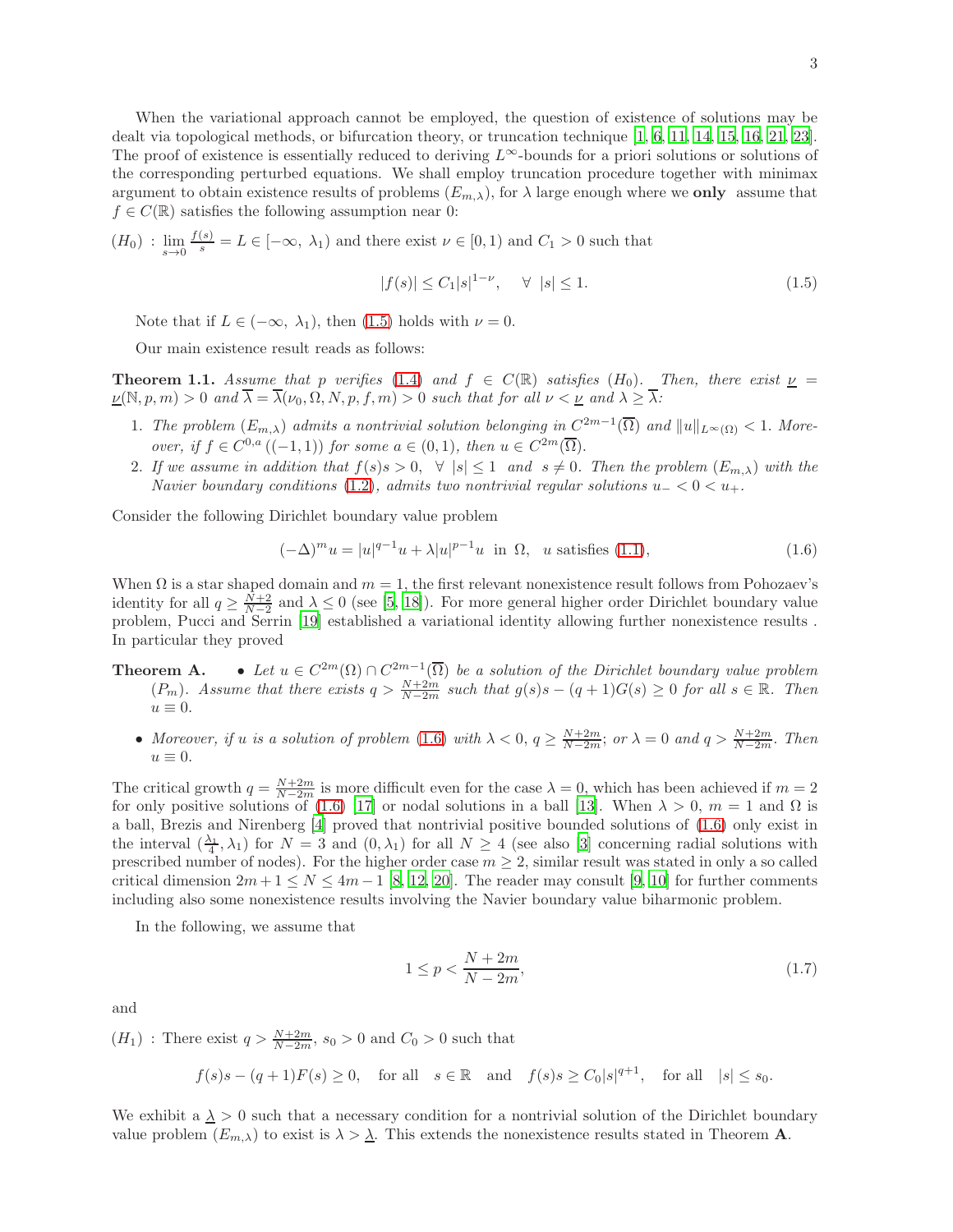**Theorem 1.2.** Let  $\Omega$  be a smooth star shaped domain. Assume that p verifies [\(1.7\)](#page-2-2) and  $f \in C(\mathbb{R})$ satisfies (H<sub>1</sub>). Then, there exists  $\underline{\lambda} = \underline{\lambda}(p, q, m, s_f, N, \Omega) > 0$  such that for any  $\lambda < \underline{\lambda}$ , the problem  $(E_{m,\lambda})$  with the Dirichlet boundary conditions [\(1.1\)](#page-0-1), has no nontrivial regular solution.

**Remark 1.1.** • Assume that p verifies [\(1.4\)](#page-1-1) and  $f \in C(\mathbb{R})$  satisfies  $(H_0)$  with  $L \in [0, \lambda_1)$ , and  $(H_1)$ . Thanks to Theorems [1.1](#page-2-3) and [1.2](#page-2-4) we can find  $\overline{\lambda} > 0$  and  $\lambda > 0$  such that the Dirichlet boundary value problem  $(E_{m,\lambda})$  admits a nontrivial solution if  $\lambda > \overline{\lambda}$  and has no a nontrivial solution if  $\lambda < \underline{\lambda}$ .

• The following nonlinearities satisfy  $(H_0)$ - $(H_1)$ 

$$
f(s) := |s|^{q-1} s \exp(as), \ a \ge 0 \quad and \quad f(s) := L s \exp((q+1)s) \quad with \quad q > \frac{N+2m}{N-2m} \ and \ L \in [0, \lambda_1).
$$

Next, consider the following problem

$$
(Z_{m,\alpha}) \qquad \qquad \left\{ \begin{array}{l} (-\Delta)^m u = \alpha^{-1} f(\alpha u) + |u|^{p-1} u \text{ in } \Omega; \\ u \text{ satisfies (1.1); or (1.2)}, \end{array} \right.
$$

<span id="page-3-0"></span>where  $\alpha \in (0, 1)$ . From Theorems [1.1](#page-2-3) and [1.2,](#page-2-4) we derive the following Corollary.

**Corollary 1.1.** Assume that  $f \in C(\mathbb{R})$  and p satisfy respectively  $(H_0)$  and  $(1.4)$ . Then there exist  $u = \nu(0, N, m, p) > 0$  and  $\underline{\alpha} = \underline{\alpha}(f, N, m, \Omega) > 0$  such that for any  $0 \le \nu \le \underline{\nu}$  and  $0 \le \alpha \le \underline{\alpha}$ , we have

- 1. The problem  $(Z_{m,\alpha})$  admits a nontrivial solution belonging in  $C^{2m-1}(\overline{\Omega})$  and  $||u||_{L^{\infty}(\Omega)} < \alpha^{-1}$ . Moreover, if  $f \in C^{0,a}((-1,1))$  for some  $a \in (0,1)$ , then  $u \in C^{2m}(\overline{\Omega})$ .
- 2. If we assume in addition that  $f(s)s > 0, \forall |s| \leq 1$  and  $s \neq 0$ . Then the Navier boundary value problem  $(Z_{m,\alpha})$  admits two nontrivial regular solutions  $u_{-} < 0 < u_{+}$ .
- 3. Let  $\Omega$  be a star shaped domain. Assume that  $f \in C(\mathbb{R})$  and p satisfy respectively  $(H_1)$  and  $(1.7)$ . Then there exists  $\overline{\alpha} = \overline{\alpha}(p, q, m, f, N, \Omega) > 0$  such that for any  $\alpha > \overline{\alpha}$ , the Dirichlet boundary value problem  $(Z_{m,\alpha})$  has no nontrivial regular solution.

The proof of Corollary [1.1](#page-3-0) follows from a simple scaling argument. In fact, set  $v = \alpha^{-1}u$  with  $\alpha = \lambda^{\frac{-1}{p-1}}$ , it is easy to see that v is a solution of  $(Z_{m,\alpha})$  if and only if u is a solution of  $(E_{m,\lambda})$ .

Remark 1.2. • Point 1 of this Corollary improves the existence result stated in [\[1\]](#page-9-4).

• Set  $f(s) = \frac{-|s|^{2-\nu} \exp(s)}{s}$  $\frac{\exp(s)}{s}$ . Then f satisfies (H<sub>0</sub>) with  $L = -\infty$  and Corollary [1.1](#page-3-0) implies that the following problem has a nontrivial solution

$$
(-\Delta)^m u = -\frac{|s|^{2-\nu} \exp(\alpha s)}{\alpha^{\nu} s} + |u|^{p-1} u \quad in \quad \Omega,
$$

for  $\nu$  and  $\alpha$  small enough. Point out that the above equation cannot be seen as a small perturbation of the following subcritical problem

$$
(-\Delta)^m u = |u|^{p-1}u \quad in \quad \Omega.
$$

This paper is organized as follows: In section 2, we provide the proofs of Theorems [1.1.](#page-2-3) Section 3 is devoted to the proofs of Theorems [1.2.](#page-2-4)

#### 2. Proof of Theorem [1.1](#page-2-3)

In the following C denotes always generic positive constants depending on  $(N, \Omega, p, m, C_1)$  only, which could be changed from one line to another.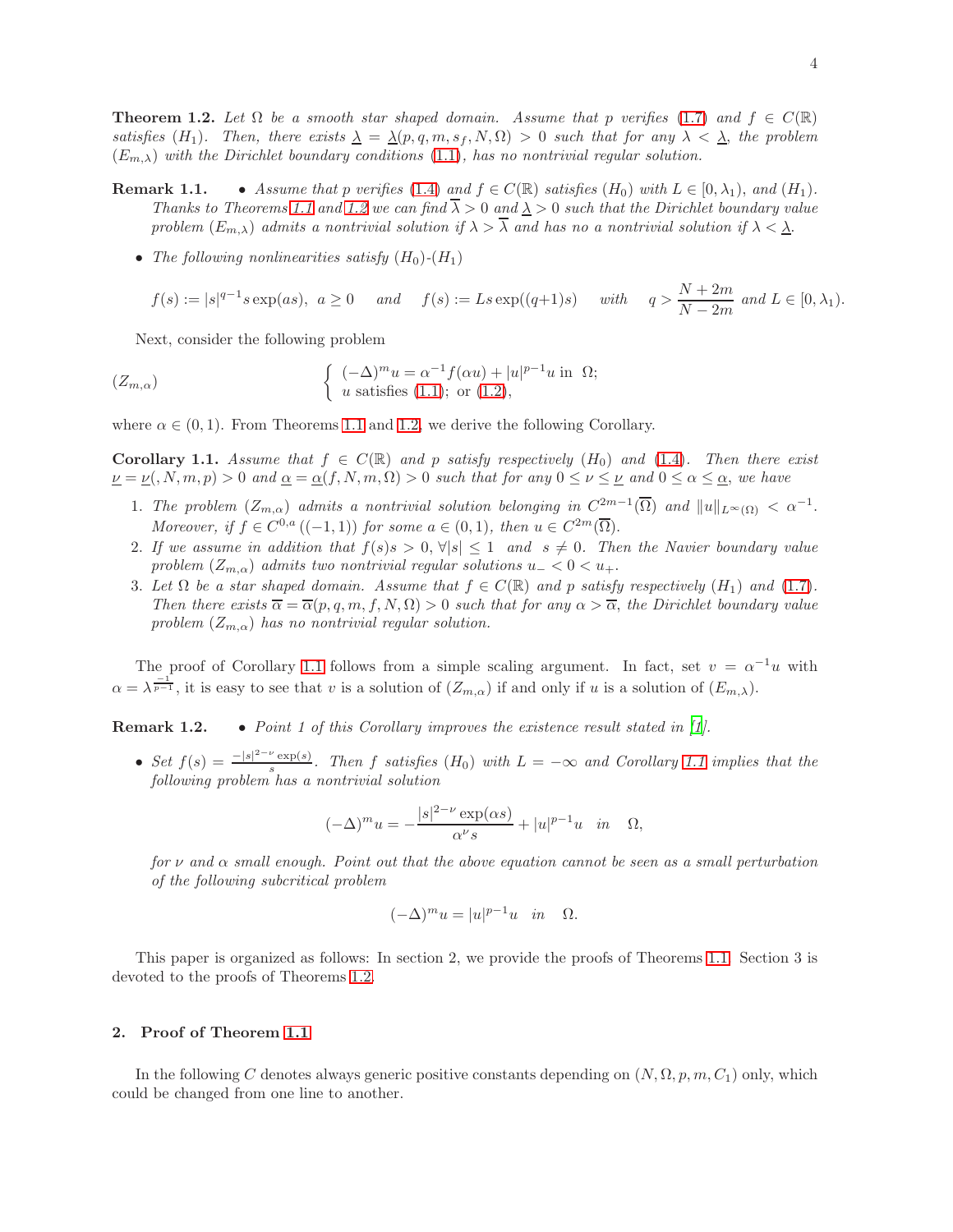**Proof of point 1.** According to assumption  $(H_0)$ , we can find  $0 < \epsilon_0 < \inf(1, \lambda_1)$  and  $0 < s'_0 < 1$ such that

<span id="page-4-1"></span><span id="page-4-0"></span>
$$
F(s) \le \frac{\lambda_1 - \epsilon_0}{2} s^2 \quad \forall \ |s| \le s'_0,\tag{2.1}
$$

and

$$
|f(s)s| \le C|s|^{2-\nu}
$$
, and  $|F(s)| \le C|s|^{2-\nu} \quad \forall |s| \le s'_0.$  (2.2)

Observe that we may rewrite the Poincaré inequality as follows

<span id="page-4-2"></span>
$$
\frac{1}{2} \int_{\Omega} |D^m u|^2 dx - \frac{\lambda_1 - \epsilon_0}{2} \int_{\Omega} u^2 dx \ge \frac{\epsilon_0}{2\lambda_1} \int_{\Omega} |D^m u|^2 dx, \quad \forall u \in H_m.
$$
\n(2.3)

Let  $\theta \in C^1(\mathbb{R})$  the cut-off function such that  $\theta(s) = 1$  if  $|s| \leq \frac{s_0'}{2}$ ,  $\theta(s) = 0$  if  $|s| \geq s_0'$ , and  $0 \leq \theta \leq$  $1 \forall s \in \mathbb{R}$ . For  $\alpha \in (0,1)$ , set

$$
f_{\alpha}(s) = \frac{\theta(\alpha s)}{\alpha} f(\alpha s), \quad F_{\alpha}(s) = \int_0^s f_{\alpha}(t) ds, \quad g_{\alpha}(t) = f_{\alpha}(s) + |s|^{p-1} s,
$$

and  $G_{\alpha}(s) = \int_0^s g_{\alpha}(t)dt = F_{\alpha}(s) + \frac{|s|^{p+1}}{p+1}$  $\frac{p}{p+1}$ . In view of the definition of  $\theta$  and [\(2.1\)](#page-4-0) (respectively [\(2.2\)](#page-4-1)), we deduce then

<span id="page-4-3"></span>
$$
0 \le F_{\alpha}(s) = \frac{F(\alpha s)}{\alpha^2} \le \frac{\lambda_1 - \epsilon_0}{2} s^2, \quad \forall \ (\alpha, s) \in (0, 1) \times \mathbb{R}, \tag{2.4}
$$

respectively

$$
|f_{\alpha}(s)| \leq C\alpha^{-\nu}, \ |f_{\alpha}(s)s| \leq C\alpha^{-\nu} \quad \text{and} \quad |F_{\alpha}(s)| \leq C\alpha^{-\nu}, \ \ \forall \ (\alpha, s) \in (0, 1) \times \mathbb{R}.\tag{2.5}
$$

Consider the truncated problems under the Navier or the Dirichlet boundary conditions

$$
(E_{m,\alpha}) \qquad \qquad \left\{ \begin{array}{ll} (-\Delta)^m u = g_{\alpha}(u) & \text{in } \Omega; \\ u \text{ satisfies (1.1); or (1.2)}. \end{array} \right.
$$

The associate energy functional of problems  $(E_{m,\alpha})$  is

$$
I_{\alpha}(u) = \frac{1}{2} \int_{\Omega} |D^m u|^2 dx - \int_{\Omega} G_{\alpha}(u) dx, \quad u \in H_m.
$$

As  $g_{\alpha}(s) = |s|^{p-1} s$  for all  $|s| \geq \frac{s_0'}{\alpha}$ , then  $g_{\alpha}$  satisfies  $(AR)$ . Also  $(2.2)$  implies

$$
(SCP)_{\alpha}: \quad |g_{\alpha}(s)| \leq C\alpha^{-\nu}(1+|s|^{p}) \quad \text{for all} \quad s \in \mathbb{R}.
$$

Consequently,  $I_{\alpha} \in C^{1}(H_{m})$  and satisfies the Palais-Smale condition. From [\(2.3\)](#page-4-2) and [\(2.4\)](#page-4-3), one concludes

$$
I_{\alpha}(u) \ge \frac{\epsilon_0}{2\lambda_1} \int_{\Omega} |D^m u|^2 dx - \frac{1}{p+1} \int_{\Omega} |u|^{p+1} dx.
$$

We apply Sobolev's inequality, there holds

$$
I_{\alpha}(u) \ge \frac{\epsilon_0}{2\lambda_1} \int_{\Omega} |D^m u|^2 dx - C \left( \int_{\Omega} |D^m u|^2 dx \right)^{\frac{p+1}{2}}.
$$

Hence, there exist two constants  $\rho, \beta > 0$  such that  $(I_{\alpha})_{|\partial B_{\rho}} \geq \beta$ . Fix  $w_0 \in H_m$ ,  $w_0 \neq 0$  and set  $v_{\nu} = b_0 \alpha^{-\frac{\nu}{p+1}} w_0$ ,  $b_0 > 0$ . As  $p+1 > 2$  and  $\alpha \in (0,1)$ , from  $(2.2)$ , we can find  $b_0 > 0$  large enough such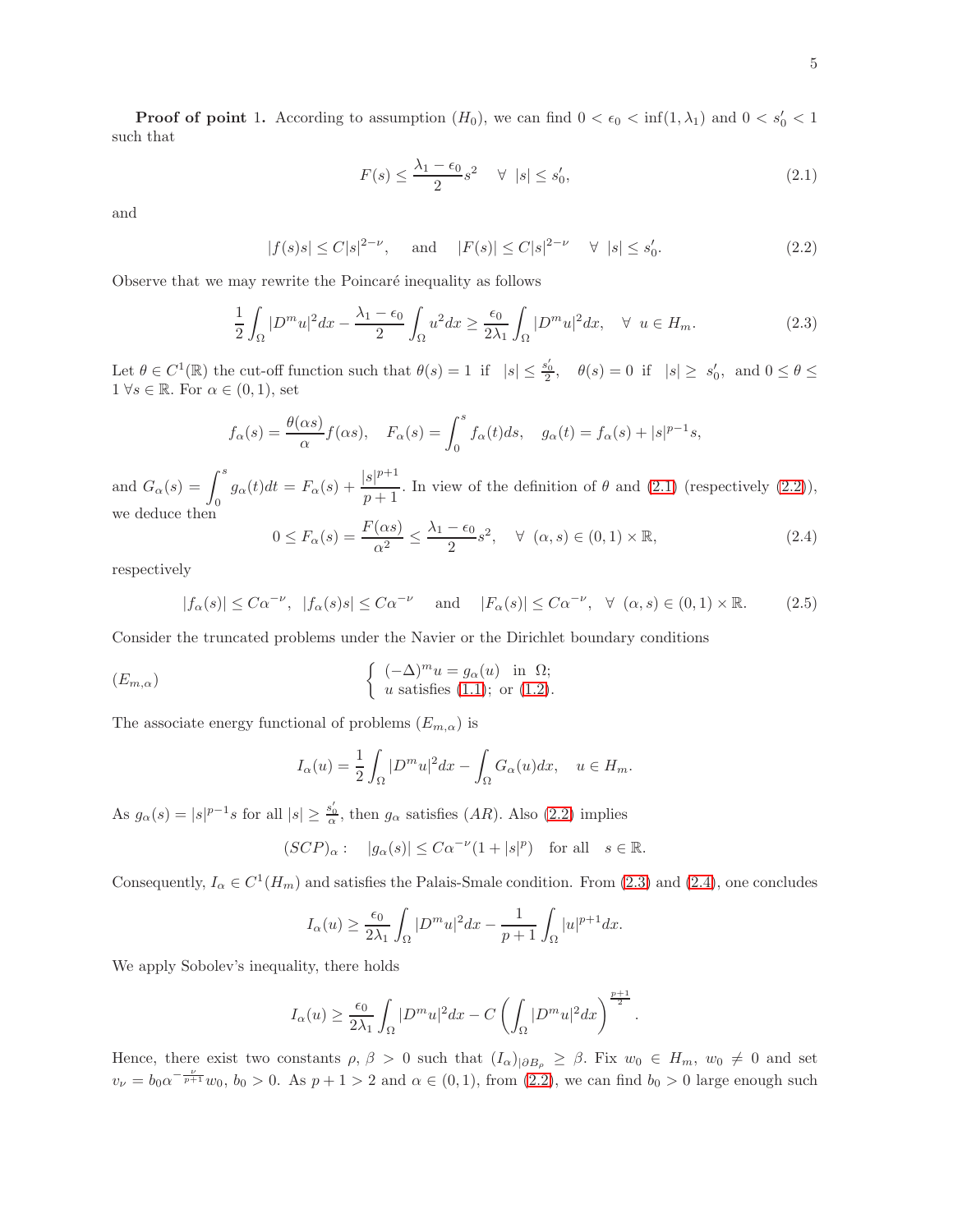that

$$
I_{\alpha}(v_{\nu}) \leq \alpha^{-\nu} \left( \frac{b_0^2}{2} \int_{\Omega} |D^m w_0|^2 dx - \frac{b_0^{p+1}}{p+1} \int_{\Omega} w_0^{p+1} dx + C \right) \leq 0.
$$

According to the mountain pass theorem,  $I_{\alpha}$  admits a nontrivial critical point  $u_{\alpha} \in H_m$  satisfying

$$
I_{\alpha}(u_{\alpha}) = \inf_{\gamma \in \Gamma} \sup_{t \in [0,1]} I_{\alpha}(\gamma(t)) \quad \text{where} \quad \Gamma = \{ \gamma \in C([0,1], H_m); \ \gamma(0) = 0, \gamma(1) = v_{\nu} \}.
$$

Using again [\(2.2\)](#page-4-1), we derive

$$
I_{\alpha}(u_{\alpha}) \leq \sup_{t \in [0,1]} I_{\alpha}(tv_{\nu}) \leq \frac{t^2}{2} \int_{\Omega} |D^m v_{\nu}|^2 dx - \int_{\Omega} F_{\alpha}(tv_{\nu}) dx \leq C \alpha^{-\nu}.
$$
 (2.6)

As

<span id="page-5-0"></span>
$$
I'_{\alpha}(u_{\alpha})u_{\alpha} = \int_{\Omega} |D^m u_{\alpha}|^2 dx - \int_{\Omega} g(u_{\alpha})u_{\alpha} dx = 0,
$$

we obtain

$$
I_{\alpha}(u_{\alpha}) = I_{\alpha}(u_{\alpha}) - \frac{1}{p+1} I_{\alpha}'(u_{\alpha}) u_{\alpha}
$$
  
=  $\left(\frac{1}{2} - \frac{1}{p+1}\right) \int_{\Omega} |D^m u_{\alpha}|^2 dx - \int_{\Omega} F_{\alpha}(u_{\alpha}) dx + \frac{1}{p+1} \int_{\Omega} u_{\alpha} f_{\alpha}(u_{\alpha}) dx \leq C\alpha^{-\nu}.$ 

According to  $(2.6)$  and  $(2.2)$ , there holds

<span id="page-5-5"></span>
$$
\int_{\Omega} |D^m u_{\alpha}|^2 dx \le C\alpha^{-\nu}.
$$
\n(2.7)

Now, we need the following Lemma based on a boot-strap argument:

**Lemma 2.1.**  $u_{\alpha} \in C^{2m-1}(\overline{\Omega})$  and there exist  $C > 0$  and  $\gamma > 0$  depending respectively only on  $(\Omega, N, m, p, C)$ and  $(N, p, m)$  such that

<span id="page-5-3"></span>
$$
||u_{\alpha}||_{C^{2m-1,\alpha'}(\Omega)} \leq C\alpha^{-\nu\gamma}.
$$
\n(2.8)

Precisely if  $\frac{2N}{p(N-2m)} < \frac{N}{2m}$ , then  $\gamma = \frac{2mp^3}{N(p-1)} \left( \frac{2m}{N(p-1)} - \frac{(N-2m)}{2N} \right)$  $\frac{N-2m}{2N}$  $\Big)^{-1}$ .

Proof. Sobolev's inequality gives

<span id="page-5-4"></span><span id="page-5-2"></span>
$$
||u_{\alpha}||_{L^{\frac{2N}{N-2m}}(\Omega)} \leq A||D^m u_{\alpha}||^2_{L^2(\Omega)},
$$

which combined with  $(SCP)_{\alpha}$  imply

$$
||g_{\alpha}(u_{\alpha})||_{L^{q_1}(\Omega)} \leq C\alpha^{-\nu} \left(1 + ||D^m u_{\alpha}||_{L^2(\Omega)}^p\right), \quad \text{where} \quad q_1 = \frac{2N}{p(N - 2m)}.
$$
 (2.9)

We invoke now Rellich-Kondrachov's theorem and  $L^{q}$ -W<sup>2m,q</sup> regularity [\[10\]](#page-9-0) <sup>[2](#page-5-1)</sup>. Precisely, if  $g_{\alpha}(u_{\alpha}) \in$  $L^q(\Omega)$  for some  $q>1$ , we have

$$
||u_{\alpha}||_{L^{q^*}(\Omega)} \leq C||u_{\alpha}||_{W^{2m,q}(\Omega)} \leq C||g_{\alpha}(u_{\alpha})||_{L^q(B_1)},
$$
\n(2.10)

where

$$
q^* = \frac{qN}{N-2mq} \quad \text{if } 2mq < N, \quad \text{ and } \quad q^* = p\frac{N+1}{2m} \quad \text{ if } \quad q = \frac{N}{2m},
$$

<span id="page-5-1"></span><sup>&</sup>lt;sup>2</sup>Note that the  $L^{q}$ -W<sup>2m,q</sup> regularity is also valid under the Navier boundary conditions (see [\[14](#page-9-7)]).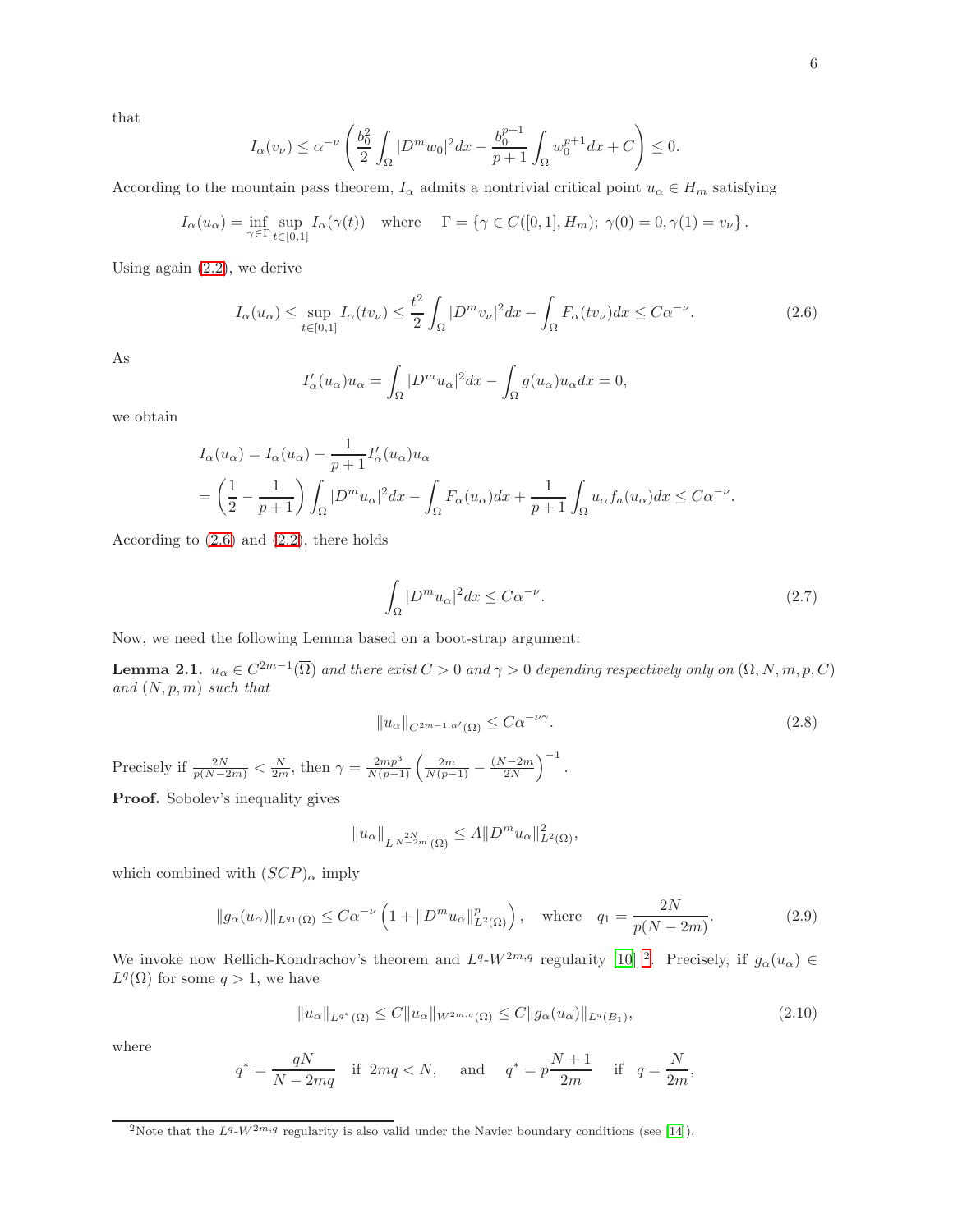<span id="page-6-0"></span>
$$
f_{\rm{max}}
$$

$$
||u_{\alpha}||_{C^{2m-1,a'}(\Omega)} \leq C||u_{\alpha}||_{W^{2m,q}(\Omega)} \leq C||g_{\alpha}(u_{\alpha})||_{L^{q}(B_1)}, \quad \text{if} \quad 2mq > N. \tag{2.11}
$$

So, if  $q > p$ ,  $(SCP)_{\alpha}$  and  $(2.10)$  imply

<span id="page-6-1"></span>
$$
\|g_{\alpha}\|_{L^{\frac{q^*}{p}}(B_{\frac{1}{2}})} \leq C\alpha^{-\nu} \left(1 + \|g\|_{L^{q^*}(B_1)}^p\right), \qquad \text{if } 2mq \leq N. \tag{2.12}
$$

Consequently, if  $2mq_1 > N$  (respectively  $2mq_1 = N$ , the desired estimate [\(2.8\)](#page-5-3) follows from [\(2.9\)](#page-5-4) and [\(2.11\)](#page-6-0) (respectively [\(2.12\)](#page-6-1) with  $q = q_1$ , [\(2.11\)](#page-6-0)-[\(2.12\)](#page-6-1) with  $q = p \frac{N+1}{2m}$  and [\(2.9\)](#page-5-4)).

Let us now give more attention to the difficult case  $2mq_1 < N$ . Firstly, we have

$$
q_1^* = \frac{q_1 N}{N - 2mq_1} = \frac{2N}{p(N - 2m) - 4m} > \frac{2N}{N - 2m} > p \quad \text{as} \quad p(N - 2m) < N + 2m.
$$

Set  $q_2 = \frac{q_1^*}{p}$ ,  $q_{k+1} = \frac{q_k^*}{p}$ . We claim that there exists  $k_0 \in \mathbb{N}^*$  such that

$$
2mq_{k_0+1} > N \quad \text{and} \quad 2mq_{k_0} < N. \tag{2.13}
$$

Indeed, working by contradiction and suppose that  $2mq_k < N$  for all  $k \in \mathbb{N}^*$ . Recall that  $q^* = \frac{qN}{N-2mq}$  if  $2mq < N$ , then  $\frac{1}{q_{k+1}} = \frac{p}{q_k} - \frac{2mp}{N}$ . From a direct calculation, we obtain

$$
\frac{1}{q_{k+1}} = \frac{p^k}{q_1} - \frac{2mp}{N} \sum_{j=0}^{k-1} p^j = p^k \left( \frac{1}{q_1} - \frac{2mp}{N(p-1)} \right) + \frac{2mp}{N(p-1)}.
$$
\n(2.14)

As p verifies [\(1.4\)](#page-1-1) and  $q_1 = \frac{2N}{p(N-2m)}$ , then  $\frac{1}{q_1} - \frac{2mp}{N(p-1)} < 0$ . Consequently  $\frac{1}{q_k}$  converges to  $-\infty$ , so we reach a contradiction since we assume that  $\frac{1}{q_k} > \frac{1}{2mN}$ . Set

$$
\beta = \frac{2mp}{N(p-1)} \left( \frac{2mp}{(p-1)} - \frac{1}{q_1} \right)^{-1}
$$

From [\(2.14\)](#page-6-2), we may see that

$$
p^{k_0} < \beta \quad \text{and} \quad p^{k_0+1} > \beta. \tag{2.15}
$$

<span id="page-6-4"></span><span id="page-6-2"></span>.

Therefore, iterating  $(2.12)$  and using  $(2.15)$ , there holds

$$
||g_{\alpha}(u_{\alpha})||_{L^{q_{k_0+1}}(\Omega)} \leq C\alpha^{-\nu^{p^{k_0}}}\left(1+\|g_{\alpha}(u_{\alpha})\|_{L^{q_1}(\Omega)}^{p^{k_0}}\right) \leq C\alpha^{-2\nu^{p^{k_0}}}\left(1+\|D^m u_{\alpha}\|_{L^2(\Omega)}^{p^{k_0+1}}\right).
$$

From [\(2.13\)](#page-6-4) we have  $mq_{k_0+1} > N$ , then the last inequality combined with [\(2.11\)](#page-6-0), [\(2.9\)](#page-5-4) and [\(2.7\)](#page-5-5) imply

$$
||u_{\alpha}||_{C^{2m-1,a'}(\Omega)} \le ||g_{\alpha}(u_{\alpha})||_{L^{q_{k_0+1}}(B_1)} \le C\alpha^{-2\nu^{p^{k_0}}}\left(1+||D^m u_{\alpha}||_{L^2(\Omega)}^{p^{k_0+1}}\right) \le A\alpha^{-2\nu^{2p^{k_0+1}}}
$$

Therefore,  $u_{\alpha} \in C^{2m-1,a'}(\overline{\Omega})$  and the desired inequality [\(2.8\)](#page-5-3) follows from [\(2.14\)](#page-6-2).

Set  $\underline{\nu} = \gamma^{-1}$  and take if  $\nu < \underline{\nu}$ , then from [\(2.8\)](#page-5-3) we can choose  $\alpha_0 \in (0,1)$  small enough such that

$$
C\alpha\alpha^{-\gamma\nu} < \frac{s_0'}{2} \quad \text{so that} \quad |\alpha u_\alpha| < \frac{s_0'}{2} \quad \text{and} \quad g_\alpha(u_\alpha) = \frac{1}{\alpha} f(\alpha u_\alpha) + |u_\alpha|^{p-1} u_\alpha, \quad \forall \ 0 < \alpha < \alpha_0.
$$

Set  $v_{\alpha} = \alpha u_{\alpha}, \ \overline{\lambda} = \alpha_0^{1-p}$  and  $\lambda = \alpha^{1-p}$ , we obtain

$$
(-\Delta)^m v_\alpha = \alpha g_\alpha(u_\alpha) = f(v_\alpha) + \lambda |v_\alpha|^{p-1} v_\alpha.
$$

So,  $v_{\alpha} \in C^{2m-1, \alpha'}(\overline{\Omega})$  is a solution of problem  $(E_{m,\lambda})$  with  $\lambda = \alpha^{1-p}$  and  $||v_{\alpha}||_{L^{\infty}(\Omega)} \leq 1$ . This means

and

<span id="page-6-3"></span>.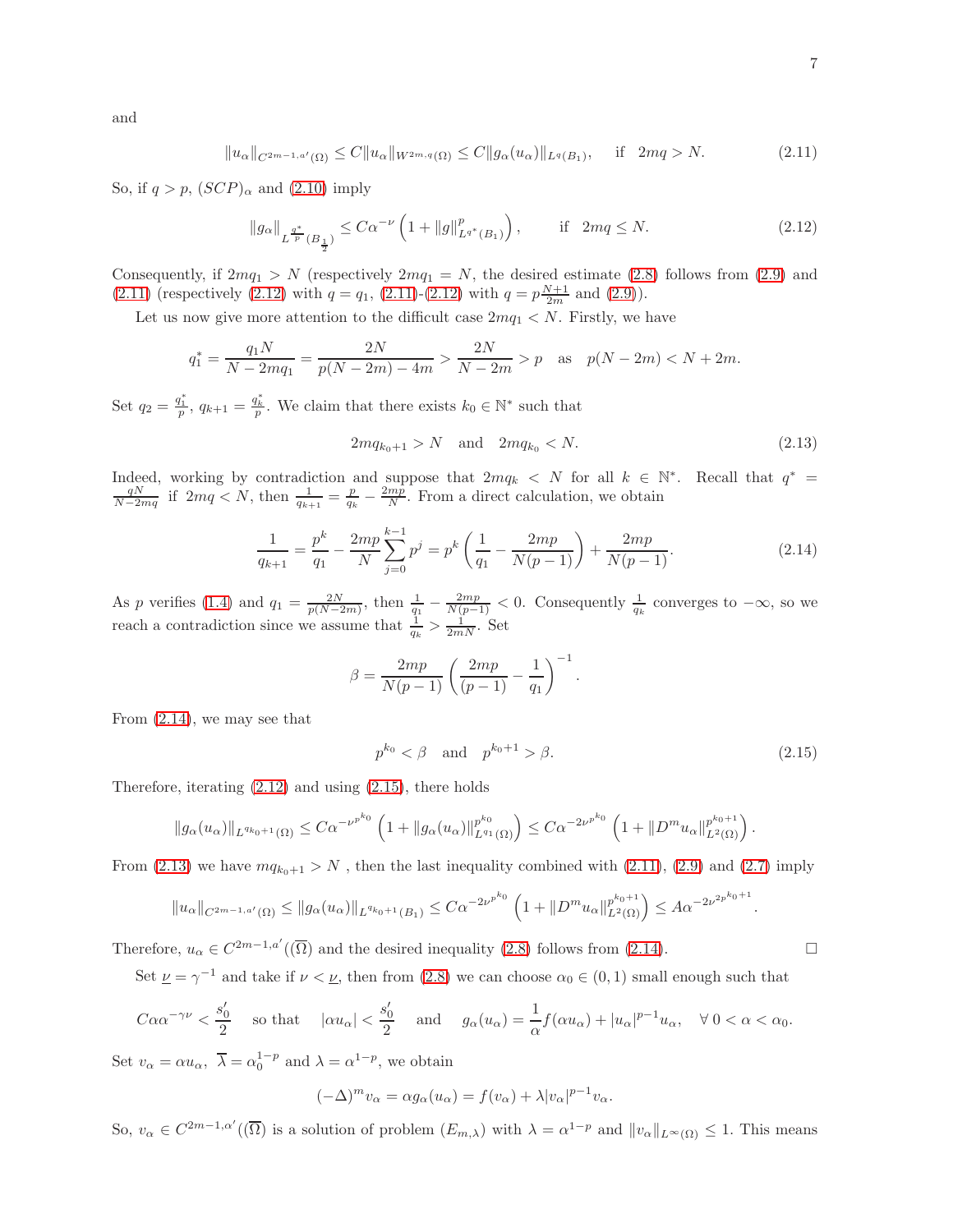Proof of point 2. Recall first the following Lemma [\[10\]](#page-9-0):

**Lemma 2.2.** Let  $u \in C^{2m}(\overline{\Omega})$  be a solution of

<span id="page-7-0"></span>
$$
(-\Delta)^m u = h(x), \text{ in } \Omega, \text{ u satisfies (1.2)},
$$

where  $h \in C(\overline{\Omega})$  is a nonnegative function such that  $h(x_0) > 0$  for some  $x_0 \in \Omega$ . Then,  $u(x) > 0$  for all  $x \in \Omega$ .

Set  $s_{+} = \max(0, s), s_{-} = \max(0, -s)$  and

$$
g_{\alpha}^+(s) = f_{\alpha}(s_+) + s_+^p
$$
 respectively  $g_{\alpha}^-(s) = f_{\alpha}(-s_-) - s_-^p$ .

Following the proof of point 1, we can show that there exists  $\overline{\lambda} > 0$  such that

$$
(-\Delta)^m u = f(u_+) + \lambda u_+^p, \quad \text{in } \Omega, \quad u \text{ satisfies (1.1)},
$$

respectively

$$
(-\Delta)^m u = f(-u_-) - \lambda u_-^p, \quad \text{in } \Omega, \quad u \text{ satisfies (1.1)},
$$

admits a nontrivial solution  $u_+ \in C^{2m-1}(\overline{\Omega})$  with (respectively  $u_- C^{2m-1}(\overline{\Omega})$ ) for all  $\lambda \geq \overline{\lambda}$ . Since we assume that  $f(s)s > 0$  for all  $s \neq 0$  then  $g_{\alpha}^+ \geq 0$  (respectively  $-g_{\alpha}^- \geq 0$ ). According to Lemma [2.2,](#page-7-0) we deduce that

 $u_{-} < 0 < u_{+}$  on  $\Omega$ .

The proof of Theorem [1.1](#page-2-3) is thereby completed.  $\square$ 

### 3. Proof of Theorem [1.2](#page-2-4)

As above, C denotes always generic positive constants depending on  $(N, \Omega, p, q, m, f)$ . According to assumption  $(H_1)$ , we get

$$
\left(1 - \frac{2N}{(q+1)(N-2m)}\right) f(s)s \le f(s)s - \frac{2N}{N-2m}F(s), \quad \forall s \in \mathbb{R},\tag{3.1}
$$

Also, we can find a positive constant  $C = C(s_0, q)$  such that

$$
C|s|^{q+1} \le f(s)s, \quad \forall \ s \in \mathbb{R}.\tag{3.2}
$$

In fact, as  $\leq f(s)s$ ,  $\forall |s| \leq s_0$ , we have  $F(\pm s_0) > 0$ . From  $(H_1)$  we have  $\left(\frac{F(s)}{s^{q+1}}\right)$  $\frac{F(s)}{s^{q+1}}$   $\Big)' \geq 0$  for all  $s > 0$ . Therefore,

$$
f(s)s \ge F(s) \ge \frac{F(s_0)}{s_0^{q+1}} s^{q+1}, \ \forall s \ge s_0.
$$

Observe that the nonlinearity  $-f(-s)$  satisfies also  $(H_1)$ . Then inequality [\(3.2\)](#page-7-1) follows. Let  $\Omega$  be a star shaped smooth bounded domain. Then, there exists  $y \in \mathbb{R}^n$  such that  $(x - y) \cdot \nu(x) \geq 0$ , for all  $x \in \partial \Omega$ . Consider  $u \in C^{2m}(\Omega) \cap C^{2m-1}(\Omega)$  a solution of  $(P_m)$  and  $a \in \mathbb{R}$ . Applying Pucci-Serrin's variational identity (see [\[19\]](#page-10-0) page 702), we obtain

$$
\int_{\Omega} \left[ \left( \frac{N}{2} - a - m \right) |D^m u|^2 + aug(u) - NG(u) \right] dx = \frac{-1}{2} \int_{\partial \Omega} |D^m u|^2 (\nu \cdot (x - y)) ds.
$$

<span id="page-7-2"></span><span id="page-7-1"></span>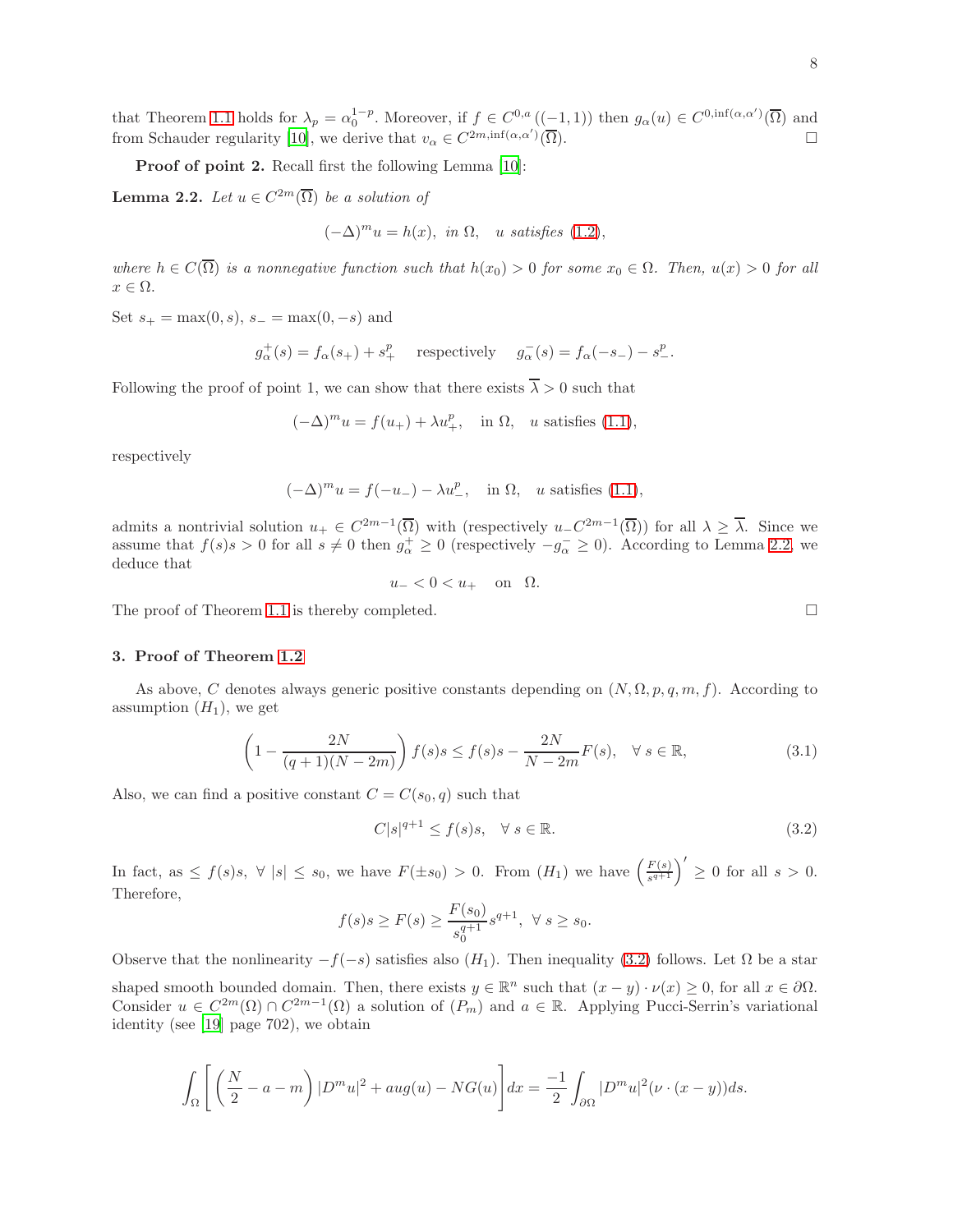Fix  $a = \frac{N-2m}{2}$ , we derive

<span id="page-8-1"></span><span id="page-8-0"></span>
$$
\int_{\Omega} \left( g(u)u - \frac{2N}{N - 2m} G(u) \right) dx \le 0.
$$
\n(3.3)

We multiply  $(P_m)$  by u, then Poincaré's and Sobolev's inequalities imply

$$
C\left(\int_{\Omega}|u|^{p+1}dx\right)^{\frac{2}{p+1}} \leq \int_{\Omega}|D^m u|^2 dx = \int_{\Omega}g(u)u dx.
$$
\n(3.4)

If  $u \in C^{2m}(\Omega) \cap C^{2m-1}(\Omega)$  is a nontrivial solution of problem  $(E_{m,\lambda})$  under the Dirichlet boundary conditions [\(1.1\)](#page-0-1), then u is also a solution of  $(P_m)$  with  $g(s) = f(s) + \lambda |s|^{p-1}s$ . Hence, [\(3.3\)](#page-8-0) and [\(3.1\)](#page-7-2) imply

$$
\left(1 - \frac{2N}{(q+1)(N-2m)}\right) \int_{\Omega} f(u)u dx
$$
  
\$\leq \int\_{\Omega} \left(f(u)u - \frac{2N}{N-2m}F(u)\right) dx \leq \lambda \left(\frac{2N}{(p+1)(N-2m)} - 1\right) \int\_{\Omega} |u|^{p+1} dx.\$

By [\(3.2\)](#page-7-1), we get then

$$
C\left(1-\frac{2N}{(q+1)(N-2m)}\right)\int_{\Omega}|u|^{q+1}dx
$$
  
\$\leq \left(1-\frac{2N}{(q+1)(N-2m)}\right)\int\_{\Omega}f(u)udx \leq \lambda\left(\frac{2N}{(p+1)(N-2m)}-1\right)\int\_{\Omega}|u|^{p+1}dx.\$

As  $\frac{2N}{(p+1)(N-2m)} - 1 > 0$ , we deduce that  $\int_{\Omega}$  $|u|^{q+1}dx = 0$  if  $\lambda \leq 0$ . Then  $u \equiv 0$ .

If  $\lambda > 0$ , from Hölder's inequality and [\(3.1\)](#page-7-2), we obtain

$$
\left(\int_{\Omega} |u|^{p+1} dx\right)^{\frac{q+1}{p+1}} \le C \int_{\Omega} |u|^{q+1} dx \le C \int_{\Omega} f(u)u dx \le C\lambda \int_{\Omega} |u|^{p+1} dx. \tag{3.5}
$$

Therefore,

<span id="page-8-4"></span><span id="page-8-3"></span><span id="page-8-2"></span>
$$
\int_{\Omega} |u|^{p+1} dx \le C_1 \lambda^{\frac{p+1}{q-p}},\tag{3.6}
$$

where  $C_1$  is a positive constant depending on  $(N, \Omega, p, q, m, f)$ . In view of [\(3.4\)](#page-8-1) and [\(3.5\)](#page-8-2), we get

$$
\left(\int_{\Omega} |u|^{p+1} dx\right)^{\frac{2}{p+1}} \le C \int_{\Omega} |D^m u|^2 dx \le C\lambda \int_{\Omega} |u|^{p+1} dx. \tag{3.7}
$$

If  $p = 1$ , we get  $\lambda > \frac{1}{C}$ . If p satisfies [\(1.4\)](#page-1-1), from [\(3.7\)](#page-8-3), one has

$$
C_2 \lambda^{-\frac{p+1}{p-1}} \le \int_{\Omega} |u|^{p+1} dx,
$$

where  $C_2$  is a positive constant depending on  $(N, \Omega, p, q, m, f)$ . Combining the last inequality with [\(3.6\)](#page-8-4), we deduce

$$
\lambda^{\frac{p+1}{q-p} + \frac{p+1}{p-1}} \ge \frac{C_2}{C_1}.
$$

In conclusion, the problem  $(E_{m,\lambda})$  under the Dirichlet boundary conditions  $(1.1)$ , has no nontrivial regular solution if p satisfies [\(1.4\)](#page-1-1) and  $\lambda < \underline{\lambda}$  where  $\underline{\lambda} = \left(\frac{C_2}{C_1}\right)^{\delta}$  with  $\delta = \left(\frac{p+1}{q-p} + \frac{p+1}{p-1}\right)^{-1}$  (respectively if  $p = 1$ ) and  $\lambda < \underline{\lambda}$  with  $\underline{\lambda} = \frac{1}{C}$ ).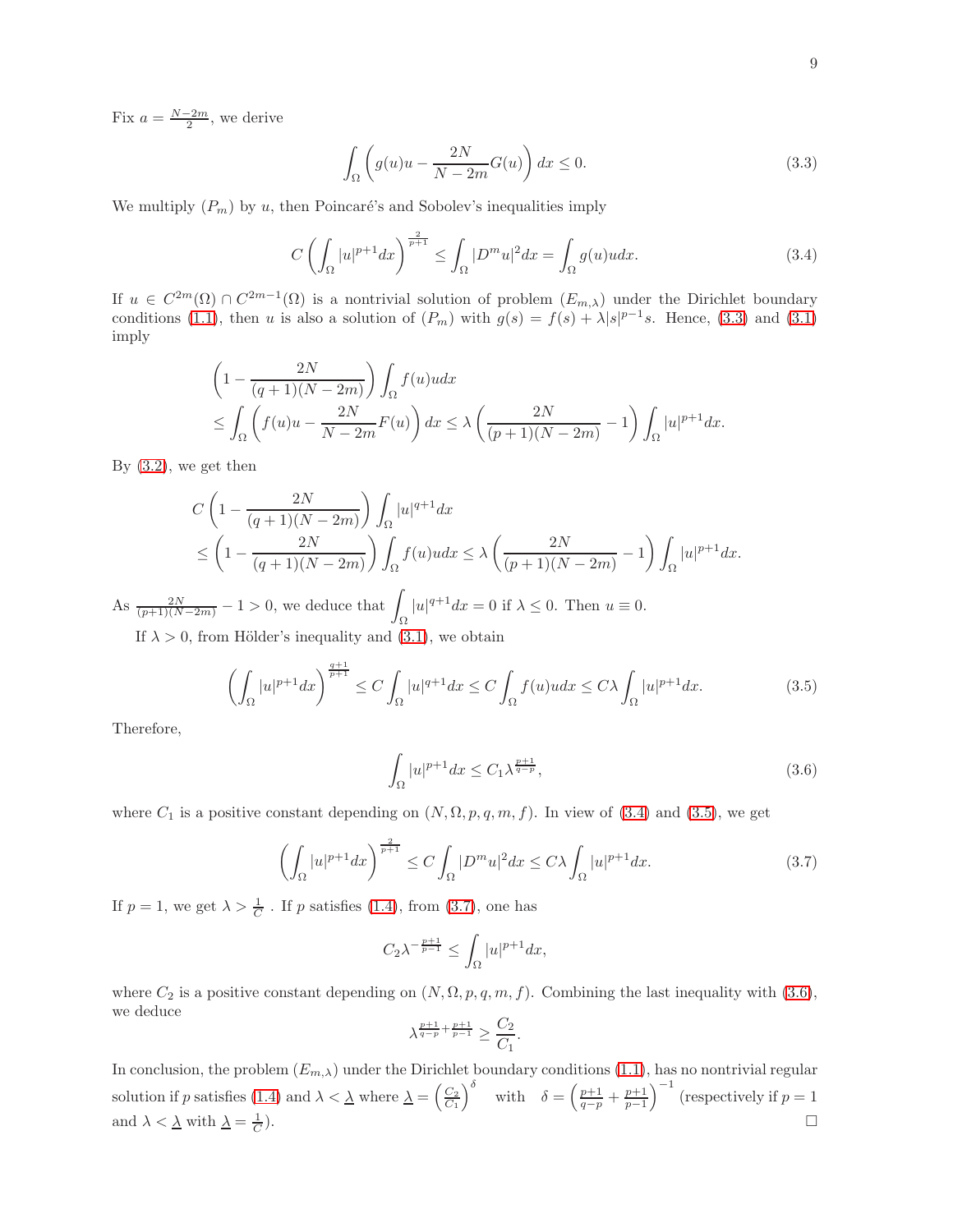#### Acknowledgment

The authors extend their appreciation to the Deanship of Scientific Research at King Khalid University, Abha, KSA for funding this work through Research Group under grant number (R.G.P-2 / 121/ 42).

## References

- <span id="page-9-4"></span>[1] C.O. Alves and M.A.S. Souto, On existence of solution for a class of semilinear elliptic equations with nonlinearities that lies between different powers, Abstract and App Analysis, 2008, Article ID 578417.
- <span id="page-9-2"></span>[2] A. Ambrosetti and P. H. Rabinowitz, Dual variational methods in critical point theory and applications, J. Funct. Anal. 14 (1973), 349
- <span id="page-9-13"></span>[3] F. V. Atkinson, H. Brezis, and L. A. Peletier, Nodal solutions of elliptic equations with critical Sobolev exponents, J. Differential Equations. 85 (1990), 151-170.
- <span id="page-9-3"></span>[4] H. Brezis and L. Nirenberg, Positive solutions of nonlinear elliptic equations involving critical exponents, Comm. Pure Appl. Math. 36 (1983), 437-477.
- <span id="page-9-9"></span>[5] C. Budd, J. Norbury, Semilinear elliptic equations and supercritical growth, J. Differential Equations 68 (1987) no. 2, 169–197.
- <span id="page-9-5"></span>[6] D.G. De Figueiredo, P. L. Lions and R. Nussbaum, A priori estimates and existence of positive solutions of semilinear elliptic equations, J. Math. Pures Appl. **61** (1982), 41-63.
- [7] D.G. De Figueiredo and J. Yang, On a semilinear elliptic problem without (PS) condition, J. Differntial Equations 187 (2003), 412-428.
- <span id="page-9-14"></span>[8] F. Gazzola, Critical growth problems for polyharmonic operators, Proceedings of the Royal Society of Edinburgh: Section A Mathematics. 128, no. (2), (1996), 251-263. doi:10.1017/S0308210500012774
- <span id="page-9-16"></span>[9] F. Gazzola, H. C. Grunau and M. Squassina, Existence and nonexistence results for critical growth biharmonic elliptic equation, Cal Var 18 (2003), 117–143.
- <span id="page-9-0"></span>[10] F. Gazzola, H. C. Grunau and G. Sweers, Polyharmonic Boundary Value Problems, Lecture Notes in Mathematics, vol.1991, Springer, 2010.
- <span id="page-9-6"></span>[11] B. Gidas and J. Spruck , A priori bounds for positive solutions of nonlinear elliptic equations, Comm. Partial Differential Equations. 6 (1981), 883-901.
- <span id="page-9-15"></span>[12] H. C. Grunau, On a conjecture of P. Pucci and J. Serrin, Analysis. 16, no. 4, (1996), 399-404.
- <span id="page-9-12"></span>[13] H. C. Grunau, "Polyharmonische Dirichletprobleme: Positivität, kritische Exponenten und kritische Dimensionen", Habilitationsschrift, Universität Bayreuth, (1996).
- <span id="page-9-7"></span>[14] H. Hajlaoui, A. Harrabi, A priori estimates and existence of positive solutions forhigher-order elliptic equations, J. Math.Anal.Appl. $426$  (2015) 484–504.
- <span id="page-9-1"></span>[15] A. Harrabi, On the Palais–Smale condition, J. Funct. Anal. 267 (2014) 2995–3015.
- <span id="page-9-8"></span>[16] A. Harrabi, S. Rebhi and A. Selmi, Existence of radial solutions with prescribed number of zeros of elliptic solutions and their Morse index, J. Differntial Equations  $251(2011)$ , 2409-2430.
- <span id="page-9-11"></span>[17] P. Oswald, On a priori estimates for positive solutions of a semilinear biharmonic equation in a ball, Comment. Math. Univ. Carolinae 26 (1985), 565–577.
- <span id="page-9-10"></span>[18] S.I. Pohozaev, Eigenfunctions of the equation  $\Delta u + \lambda f(u) = 0$ . Sov. Math. Doklady 5 (1965), 1408-1411.